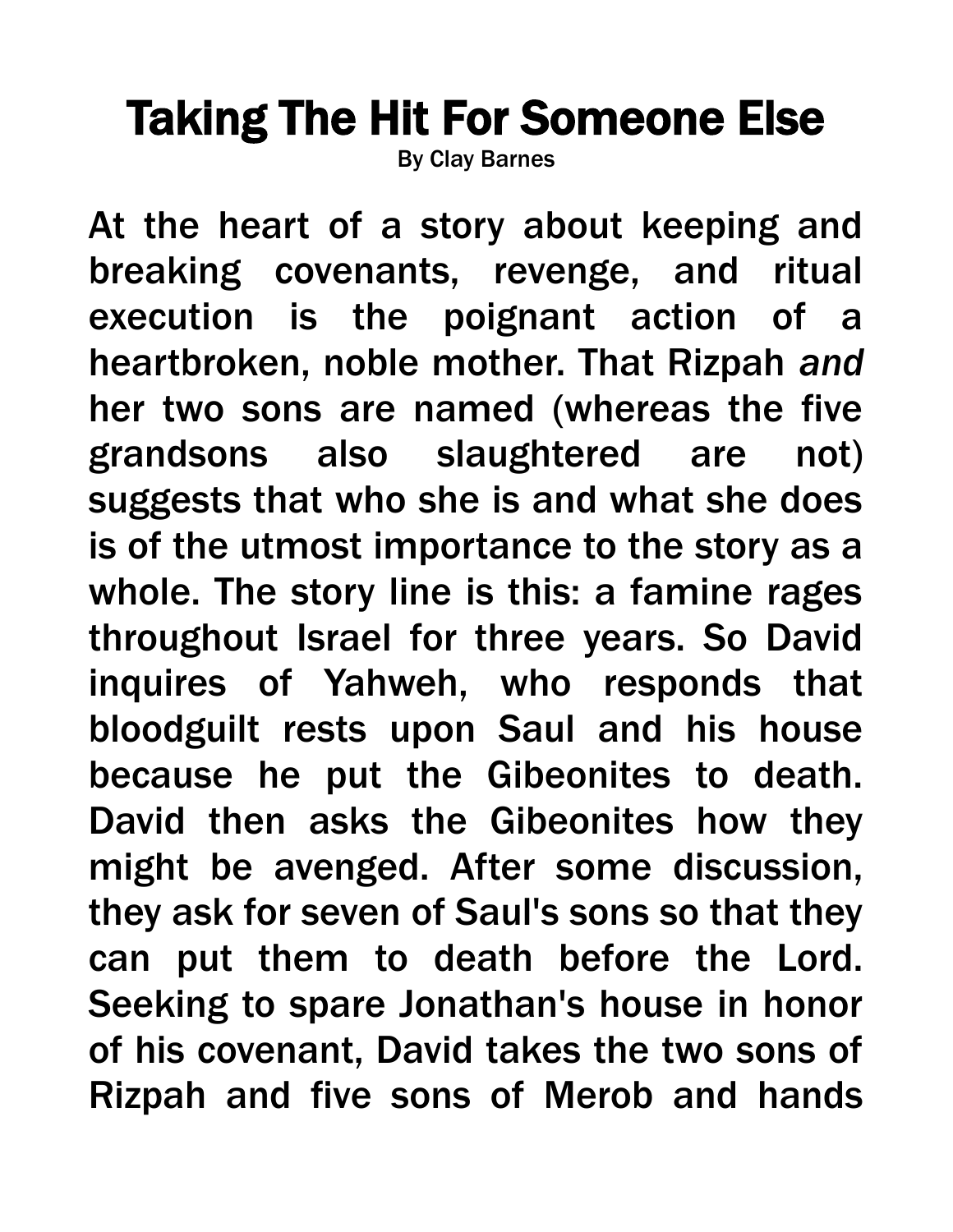them over to the Gibeonites who put them to a gruesome death. Here is where the Men's Mom Rizpah comes in. II Samuel 21: 10 "*And Rizpah the daughter of Aiah took sackcloth, and spread it for her upon the rock, from the beginning of harvest until water dropped upon them out of heaven, and suffered neither the birds of the air to rest on them by day, not the beasts of the field by night."* Can you imagine being so devoted to what you were doing that you would stay out in the elements, and perform physical exercise that would cause you to work up a nasty sweat, and then not bathe for months? Yuck! What kind of dedication was that? After all, her sons were not even at fault, but yet she is taking the "hit". Look at the she is showing. Total unselfish love. Sound familiar? Isn't that what Christ showed us? Read Philippians 2: 6-8 with me please. *"Who, though he was in the form of God, did not count equality with God a thing to be grasped, but made himself nothing,*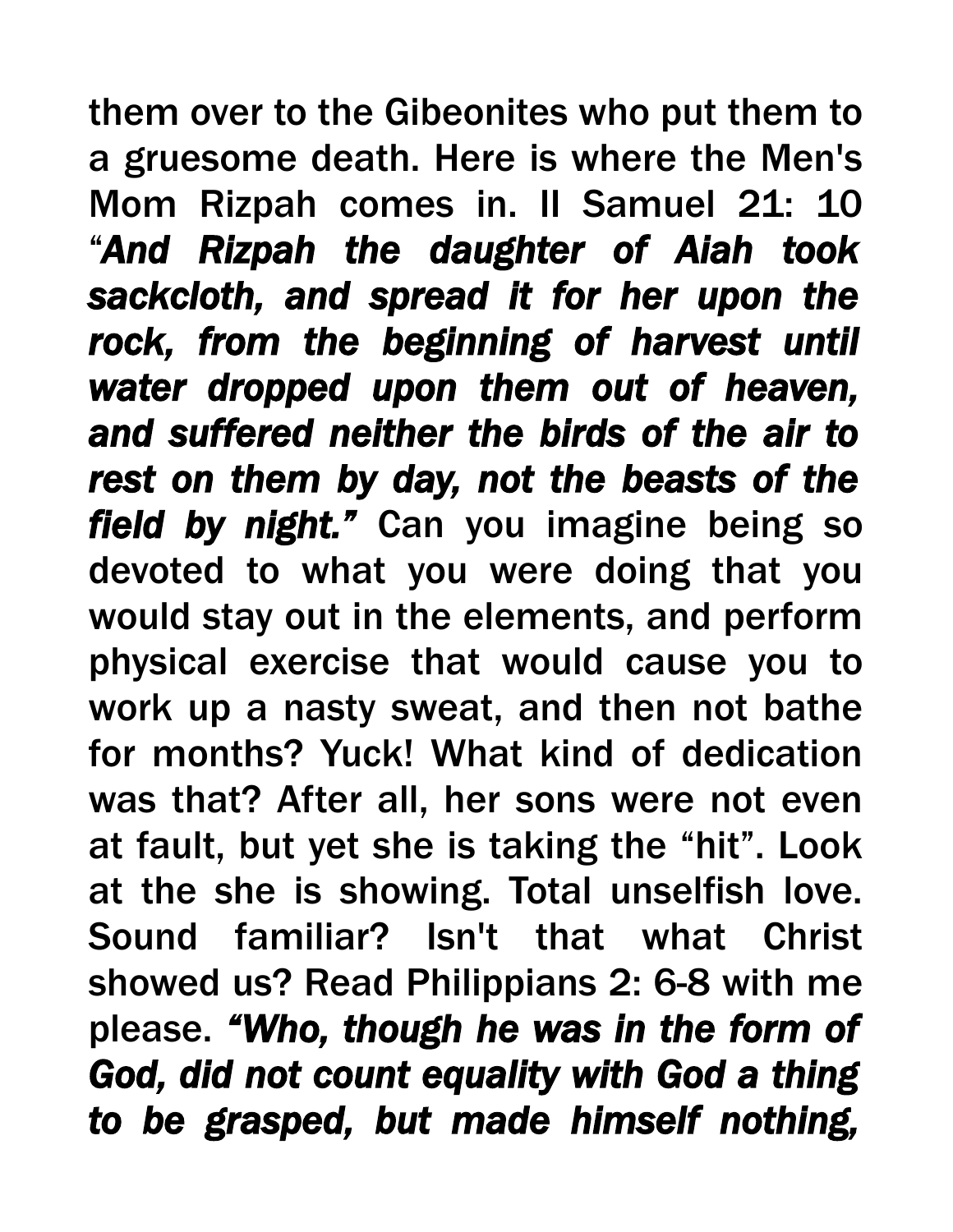*taking the form of a servant, being born in the likeness of men. And being found in human form, he humbled himself by becoming obedient to the point of death, even death on a cross".* Christ like Rizpah put his wants, desires, and himself behind him so we could live a life of dignity. Even though life had gone out of them she preserved their dignity by keeping vultures and animals from eating their de-composing flesh. Even though we were spiritually dead, Jesus showed us the same care. Look how Paul puts it in Romans 5: 6-9. *"But God commented his love towards us, in that, while we were yet sinners, Christ died for us. Much more then, being now justified by his blood, we shall be saved from wrath through him."* Thanks to their Mom's diligent attention their dead bodies were saved from further humiliation. Again, look at the parallels. Through Christ we are saved! Through Christ we are saved from a life of ugly sin! Look at what Jesus went through.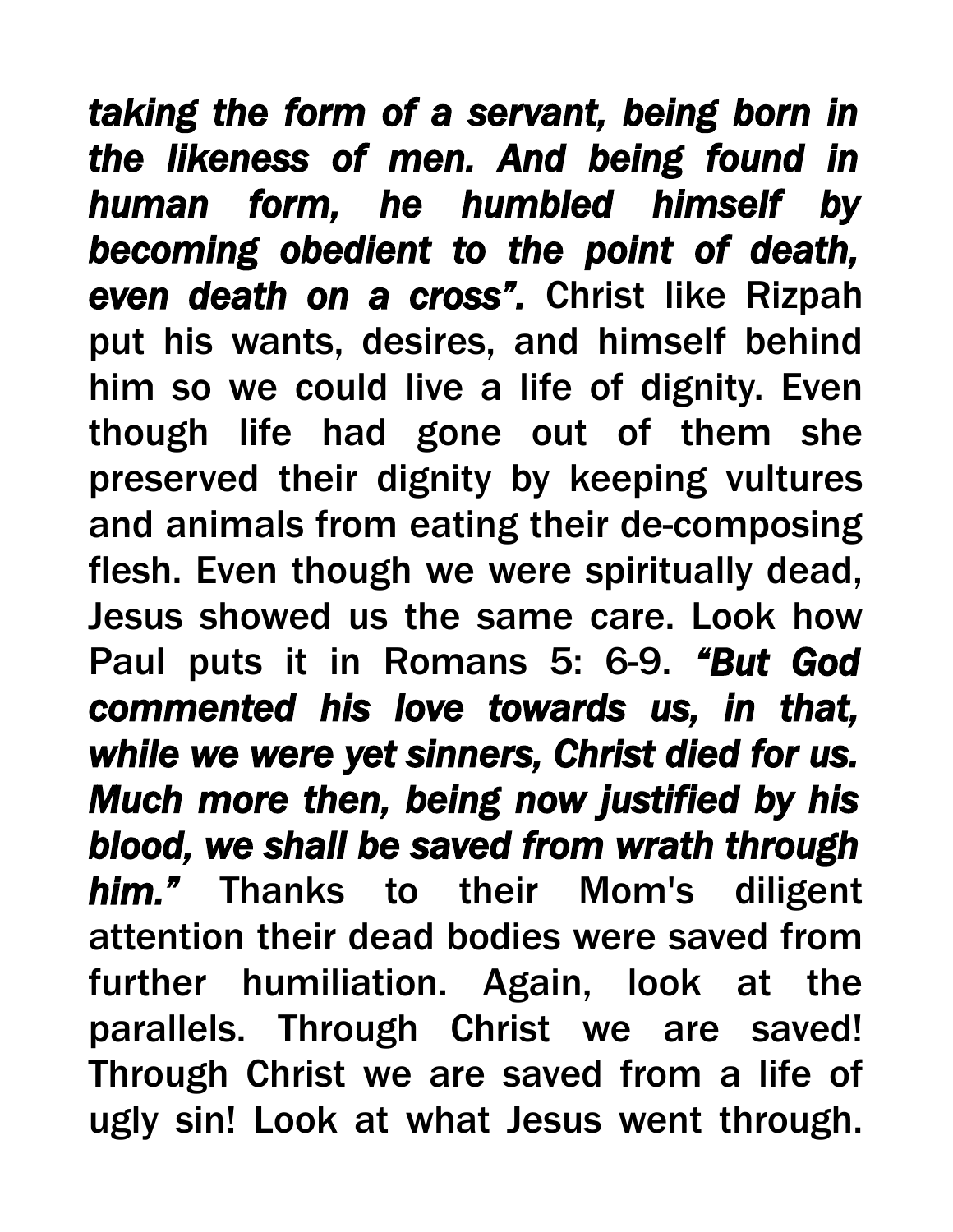The beatings, torture, being spit in the face, His perfect name being ridiculed by false accusations, and the list goes on. The actions of Rizpah and Christ brings to mind this passage of scripture. Romans 8: 37-39. *" Nay, in all these things we are more than conquerors through him that loved us. For I am persuaded, that neither death, nor life, not angels, nor principalities, nor powers, not things present, not things to come, nor height, nor depth, nor any other creature, shall be able to separate us from the love of God, which is in Christ Jesus our Lord.".*  Nothing was going to get in the way of Rizpah doing that final act of love for her boys, and nothing was going to stop the Gospel plan of Salvation that was established during the death, burial, and resurrection of our Lord. Lastly consider Ezra 6: 21. *"And the children of Israel, which were come again out of captivity, and all such as had separated themselves unto them from the filthiness of the heathen of*